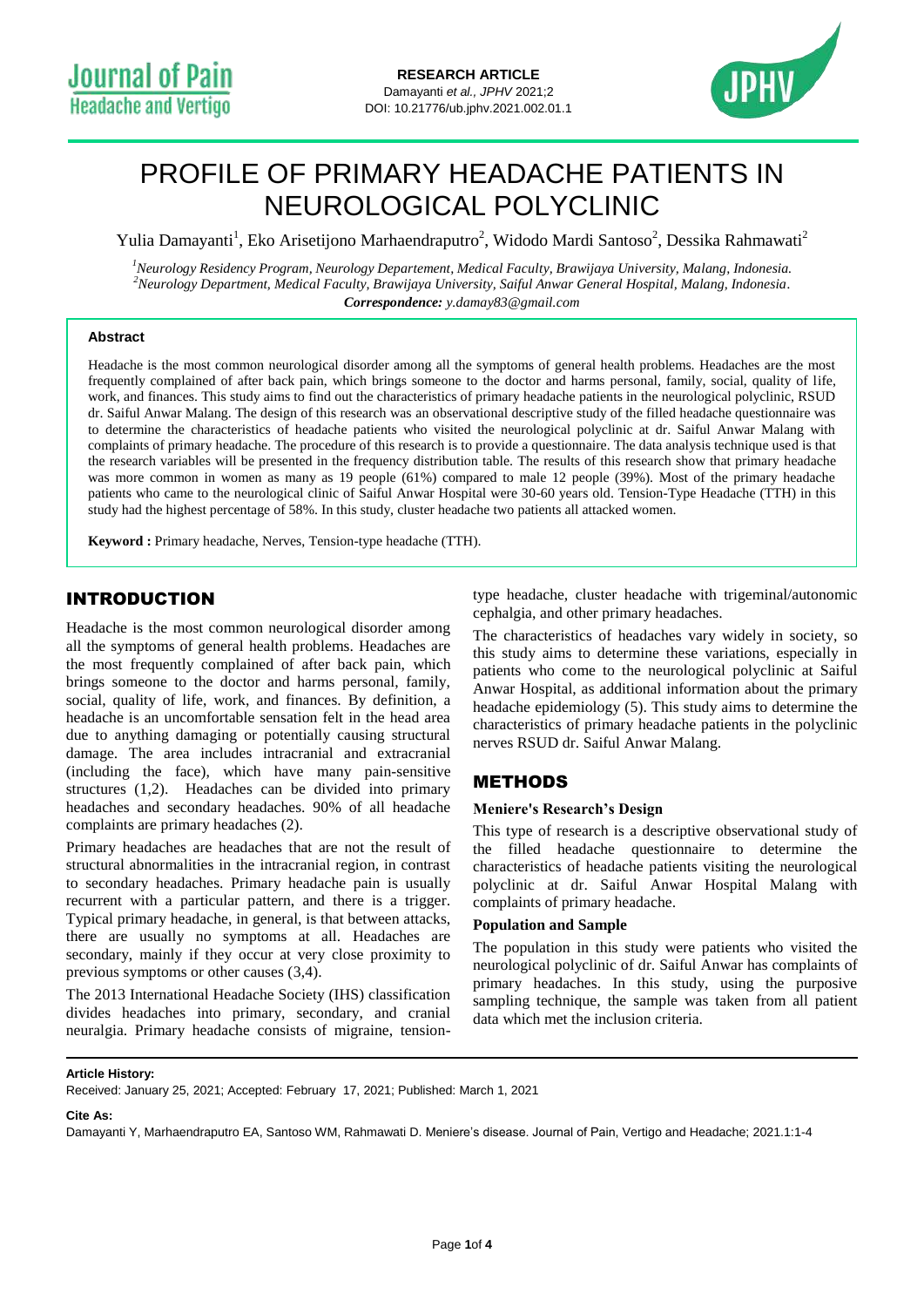The sample used was patients who experienced primary headache complaints who visited the neurological clinic at Saiful Anwar Hospital Malang during 2019.

| Number | <b>Inclusion Criteria</b> | <b>Exclusion Criteria</b> |
|--------|---------------------------|---------------------------|
|        | Primary headache          | Primary headache          |
| 1      | patients with both male   | patients with both        |
|        | and female                | male and female           |
| 2      | Complete medical          | Complete medical          |
|        | records                   | records                   |
| 3      | Agree on the Inform       | Agree on the Inform       |
|        | Consent                   | Consent                   |
|        | Willing to fill out       |                           |
| 4      | questionnaires and        |                           |
|        | conduct interviews        |                           |

**Table 1**. Patient Inclusion and Exclusion Criteria

#### **The Data Collection**

This research was conducted in the neurological polyclinic of Syaiful Anwar Hospital Malang during 2019. The research variables to be analyzed descriptively and analytically in this study include age, gender, occupation, location of headache, headache time (duration and frequency), pain characteristics ( description of the headache, intensity (pain scale), triggers), medication when a headache, due to headache.

### **The Data Analysis**

The procedure of this research is to provide a questionnaire. The questionnaire was given to patients with primary headache complaints who visited the neurological polyclinic of dr. Saiful Anwar, who met the requirements, became the research sample. The questionnaire was filled out simultaneously with the interview. The data from the questionnaire were then analyzed according to the variables and presented in diagrams and tables. The data analysis technique used is that the research variables will be presented in the frequency distribution table. Then the table will be analyzed descriptively.

## RESULT

#### **Distribution of Patients by Gender and Age**

Of the 31 patients, it was found that 19 (61%) were female, while the remaining 12 (39%) were male. The distribution based on age shows the number of respondents aged  $\leq 30$ years as six people (19%), aged  $> 30 \le 60$  years as many as 23 people (74%) and those aged> 60 years as many as two people (7%). So from the distribution based on sex and age, it can be concluded that the female sex and the 30-60 year age group are the most groups.

**Table 2**. Distribution of Patients by Gender and Age

| Characteristics        | Total  |    |  |
|------------------------|--------|----|--|
|                        | Amount |    |  |
| Age                    |        |    |  |
| $\leq 30$ yrs          | 6      | 19 |  |
| $>$ 30 – $\leq 60$ yrs | 23     | 74 |  |
| $>60$ yrs              |        |    |  |
| Gender                 |        |    |  |
| <b>Male</b>            | 12     | ٩q |  |
| <b>Female</b>          | 1 Q    |    |  |

#### **Distribution of patients by pain location**

The results for the location of headaches were the location of the two sides of the front head and the back head (it is like wearing a headband) 17 people (55%), followed by locations

on one side of the head as many as 13 people (42%) and one person (3%) had complaints on both sides of the head.

**Table 3.** Distribution based on the location of the headache

| <b>Characteristics of</b>                                                                            | Total  |               |  |
|------------------------------------------------------------------------------------------------------|--------|---------------|--|
| <b>Pain Location</b>                                                                                 | Amount | $\frac{0}{0}$ |  |
| One side                                                                                             | 13     | 42            |  |
| Two side                                                                                             |        | 3             |  |
| Two sides of the front head<br>and the back of the head (the<br>location like wearing a<br>headband) | 17     | 55            |  |

**Distribution of Patients Based on Pain Characteristics** The most characteristic pain was pain, like being tied up in 18 people (58%), followed by throbbing pain in 12 people (38%) and one person (4%) as stabbing pain.

| <b>Table 4.</b> Distribution of Pain Characteristics |        |               |  |
|------------------------------------------------------|--------|---------------|--|
| <b>Characteristics</b><br>Total                      |        |               |  |
| <b>Pain Characteristics</b>                          | Amount | $\frac{0}{0}$ |  |
| Throbbing                                            | 12     | 38            |  |
| Like being stabbed                                   |        |               |  |
| Like tied up                                         | 18     |               |  |

## **Distribution of Patients Based on the Perceived Headache Scale**

Based on the perceived headache scale, 14 people (45%) felt headaches with a weight scale, namely 7-10 and was the most significant result, followed by 13 people (42%) who felt headache on a moderate scale (4-6) and those who felt headache on a mild scale (1-3) in 4 people (13%).

**Table 5.** Distribution by Headache Scale

| <b>Characteristics of The scale</b> | <b>Total</b> |               |
|-------------------------------------|--------------|---------------|
| of the headache patients<br>feel.   | Amount       | $\frac{0}{0}$ |
| $1-3$ (light)                       |              | 13            |
| $4-6$ (medium)                      | 13           | 42            |
| $7-10$ (hard)                       | 14           |               |

#### **Distribution of Patients Based on Headache Triggers**

In this study, stress triggered the most headache attacks in 13 people (42%), while the least triggering factor was sunlight, which affected one person (3%). Even headaches could appear without any trigger in 6 people (16%).

**Tabel 6.** Distribution of Patients Based on Headache Triggers

| <b>Characteristics of Headache triggers</b> | <b>Total</b> |    |
|---------------------------------------------|--------------|----|
|                                             | Amount       | %  |
| Physical Activity                           |              | 26 |
| <b>Stressor</b>                             | 13           | 42 |
| Sunlight                                    |              | 3  |
| Food                                        | $\mathbf{O}$ |    |
| Lack of sleep                               |              | 13 |
| Not triggered by anything                   |              | 16 |

**Distribution of Patients by Treatment**

Of the 31 people studied, 28 (90%) took medication when a headache occurred, and only 3 (10%) could endure their headache without taking medication when a headache occurred

**Tabel 7.** Distribution of Patients by Treatment

| <b>Characteristics of Based on</b> | <b>Total</b> |               |
|------------------------------------|--------------|---------------|
| treatment                          | Amount       | $\frac{0}{0}$ |
| Given medicine                     | 28           | 90            |
| Not given medicine                 |              | 10            |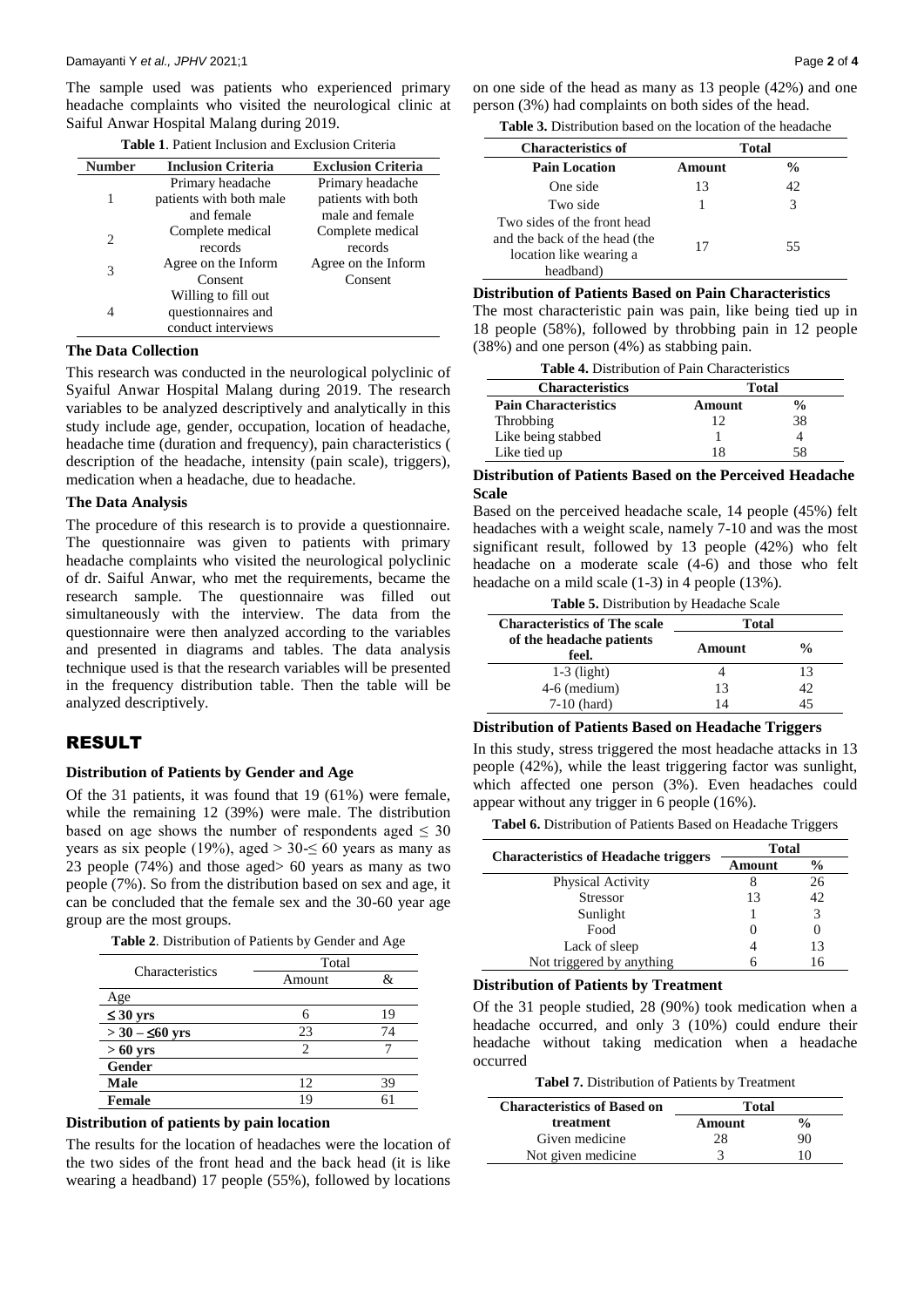#### **Distribution of Patients Based on Headache Effects**

Headache disrupted activity in 23 people (74%), and eight people (26%) were not disturbed by their activities at the time of headache.

| <b>Tabel 8.</b> Distribution of Patients Based on Headache Effects |  |  |
|--------------------------------------------------------------------|--|--|
|--------------------------------------------------------------------|--|--|

| <b>Characteristics of Due to</b>   | Total  |               |
|------------------------------------|--------|---------------|
| headaches                          | Amount | $\frac{6}{9}$ |
| Interferes with activity           | 23     | 74            |
| Does not interfere with activities |        |               |

# **Distribution of Patients by Type of Headache**

The most characteristic types of primary headache in this study were tension-type headaches (TTH), as many as 18 people (58%), followed by migraine headaches as many as 11 people (35%), and the least was the type of headache. The cluster of 2 people (7%).

**Tabel 9.** Distribusi Berdasarkan Tipe Nyeri Kepala

| <b>Characteristics of</b> | <b>Total</b> |               |
|---------------------------|--------------|---------------|
| Headache                  | Amount       | $\frac{0}{0}$ |
| Cluster                   |              |               |
| Migraine                  |              | 35            |
| Tension-Type Headache     | 18           | 58            |
|                           |              |               |

## **DISCUSSION**

Based on gender, this study's primary headache was more common in women as many as 19 people (61%) compared to male 12 people (39%). It is not much different from a study conducted in Maryland in 1994, which described the prevalence of headache in women as 53% and 27.5% in men for patients with primary headache.6 These results are consistent with other studies in India, in that study reported that the incidence of headache in women was about 66% from the Senthil study. A study in China also reported that female patients (69.1%) dominated all headache patients. In most studies, female patients are more numerous than men, especially in TTH patients. It may be due to hormonal fluctuations, especially estrogen, which is closely related to headaches and usually increases headache pain during the premenstrual period and menstruation. Women are also said to have a lower threshold of Cortical Spreading Depression (CSD), which is believed to cause headaches (7,8).

Most of the primary headache patients who come to the neurological clinic of Saiful Anwar Hospital are 30-60 years old. A study conducted by Kelman et al. states that the average age of headache patients, especially migraine headaches, is 37.67 years, with the youngest being 13 years and the oldest 80.5 years. A study from China conducted by Wang of 1683 headache patients also stated that the average age of headache was 44 years (9,10).

The most headaches location was pain on both sides of the head and the back of the head (it is like wearing a headband) by 55%. Following the headaches distribution, most are TTH, a tied headache location such as wearing a bandaged head (headband) (11,12).

Based on this study's most pain characteristics, pain like strapping was found in 18 patients (58%), followed by throbbing pain in 12 patients (38%). It is following a study conducted by Senthil et al., which stated that most headache patients had a type of pain that was pressing or binding (8,9).

The pain scale felt at most was a scale of 7-10 (weight) as many as 14 patients (45%), and the least was a scale of 1-3 (mild) in 4 patients (13%). Patients with severe pain scale get the most results. The headache is very severe to interfere with the patient's daily activities so that it encourages patients to see a doctor, while patients with mild headaches prefer to delay getting checked out to the doctor because the pain that patients feel can disappear by taking medication or the pain does not interfere with activities (10,11).

The most trigger of primary headache in patients who came to the neurological clinic of Saiful Anwar Malang Hospital was stress as much as 42%, physical activity by 26%, and the lowest was due to the trigger of sunlight by 3%. Stress can cause respiratory hyperventilation so that the CO2 level in the blood decreases. Alkalosis occurs, which results in calcium ions entering the cells and causing excessive muscle contraction resulting in headaches (8,12).

Tension-Type Headache (TTH) in this study had the highest percentage of 58%. This study follows the theory that Tension-Type Headache (TTH) is the most common, with prevalence in the general population ranging between 30% and 78% in different studies (13-15). Cluster headache was obtained in at least two patients (7%). In this study, cluster headache two patients all attacked women. It is not under the existing theory which says that cluster headache incidence in men is more than in women, namely 6: 1 (16-18).

# **CONCLUSION**

Based on the results of research and discussion, it can be concluded that most cases of primary headaches are tensiontype headaches (TTH), most of which provide pain characteristics such as being tied to the head with the most significant cause of stress. The majority of primary headache cases occur in women in the 30-6 year age group.

Further studies with prospective methods and using more research samples. Further research is related to the relationship and correlation of stress with the incidence of primary headaches in patients with a neurology clinic at Saiful Anwar Hospital Malang.

## ACKNOWLEDGMENT

The authors are thanks to Brawijaya University and RSUD dr. Saiful Anwar Malang gives a chance to do this research.

# CONFLICT OF INTEREST

The authors declare that there is no conflict of interest.

## REFERENCES

- 1. Lindsay KW, Al. E. Headache neurology and neurosurgery illustrated. London: Churchill Livingstone; 2004. 66–72
- 2. Azzahra AZ, Purwanti E, Hanik B. Expert system design as a tool for early diagnosis of primary head pain. Malang Neurol J; 2017. 3:78–87.
- 3. Aninditha T, Wiratman W. Headache. In: Neurology Textbook. Jakarta: Department of Neurology, Faculty of Medicine, University of Indonesia; 2017. p. 569–97.